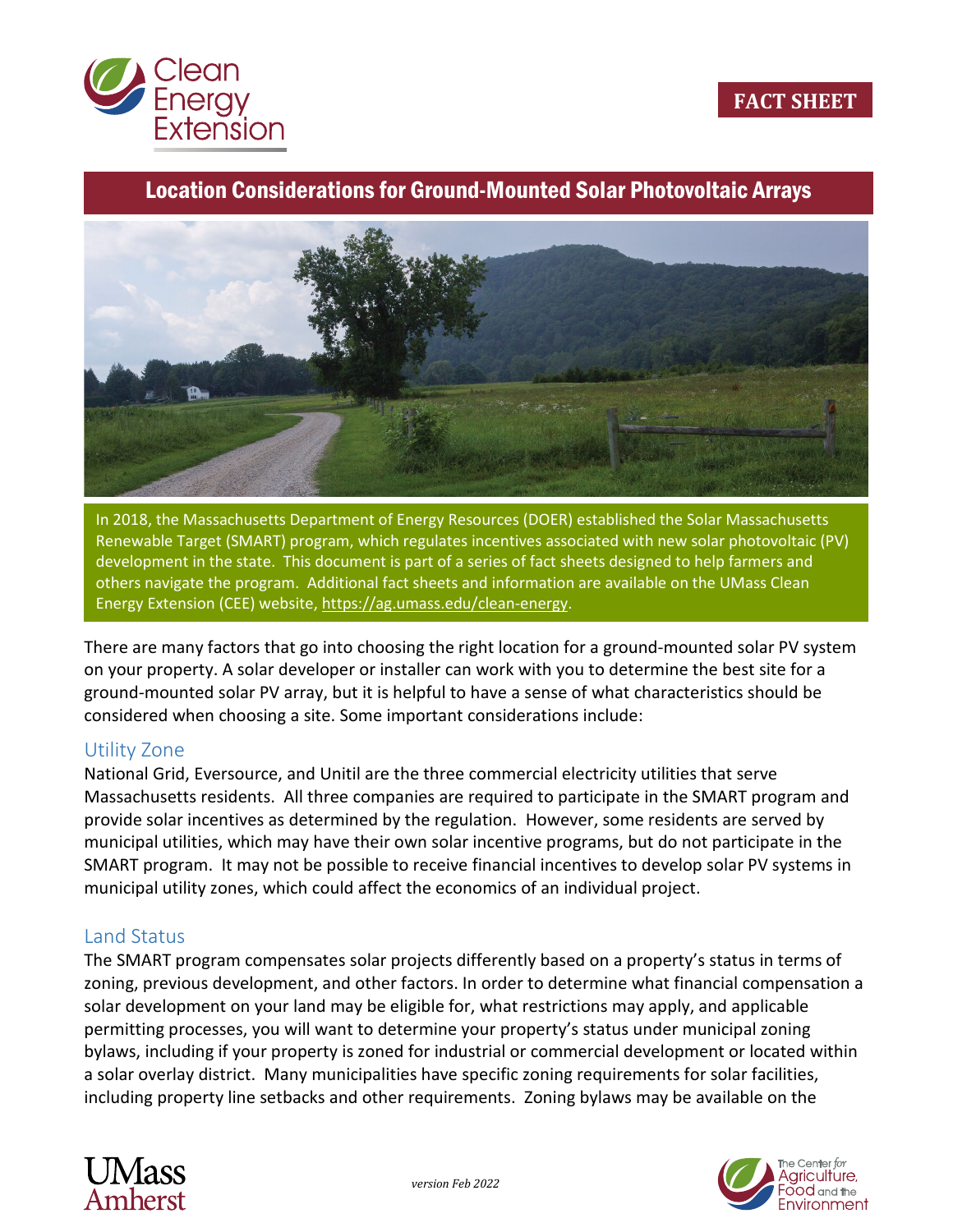municipal website; otherwise, the town clerk, city planning department, or mayor's office should have this information on file.

## Agricultural Land Status

Under the SMART program, Agricultural and Non-Agricultural lands are treated differently, and solar facilities sited on these lands may be eligible for different incentives. In addition to other considerations, you will want to determine whether your property qualifies as land in agricultural or horticultural use (as described under M.G.L. Chapter 61A), has been in the Chapter 61A program within the last five years, or is located on prime farmland soils, unique farmland soils, or soils of statewide importance, as defined by NRCS. For more information about determining Chapter 61A and farmland soil status, see our fact sheet *[Dual-Use: Agriculture and Solar Photovoltaics](https://ag.umass.edu/clean-energy/fact-sheets/dual-use-agriculture-solar-photovoltaics)*.

If your land is under an Agricultural Preservation Restriction (APR) or part of the Farm Viability Enhancement Program (FVEP), additional restrictions also apply.

See our fact sheet *[Legal and Financial Considerations for Solar PV Arrays on Farms](https://ag.umass.edu/clean-energy/fact-sheets/legal-financial-considerations-for-solar-pv-systems-on-farms)* for more information about APR and FVEP restrictions, as well as requirements associated with the Chapter 61A program.

### Interconnection Distance

A solar array must connect to the electricity grid in order to be eligible for financial compensation through the SMART program. Interconnection costs can be quite high for large systems, and interconnection distance is perhaps the most important site consideration for solar developers. Appropriate sites for medium to large solar facilities (> 50 kW) must be near a three-phase electric distribution line (ideally less than 2000 feet away), which has spare capacity and appropriate voltage to accommodate a solar facility.

Interconnection opportunities are something a solar developer or installer will investigate in consultation with your local electricity utility. You can gather your own preliminary information using navigable, on-line "hosting capacity" maps available from the electricity utilities, Eversource and National Grid (see **Figure 1** below for an example). On these maps, single-phase lines are shown in gray (Eversource) or pink (National Grid); it may be difficult to connect systems larger than 50 kW to these single-phase lines. Three-phase lines are color-coded to display their current capacity to interconnect larger solar facilities. Clicking on a distribution line will bring up an information box providing more detail about the circuit, the related substation, and the line's remaining capacity to connect additional solar arrays or other distributed generation electricity sources. If the map shows that a line has little remaining capacity to connect additional solar arrays, it doesn't mean that interconnection is not possible. However, it could mean the line or substation may require significant upgrades before interconnection is possible, and the utility may require the solar project to pay for the cost of these upgrades.

Hosting capacity maps are available at the following links:

• Eversource East:

<https://eversource.maps.arcgis.com/apps/webappviewer/index.html?id=7b13d31f908243e49406f198b359aa71>

Eversource West:

<https://eversource.maps.arcgis.com/apps/webappviewer/index.html?id=eea778f65e5d4bac87a7ad83bde9f999>

• National Grid: <https://ngrid.apps.nationalgrid.com/NGSysDataPortal/MA/index.html>



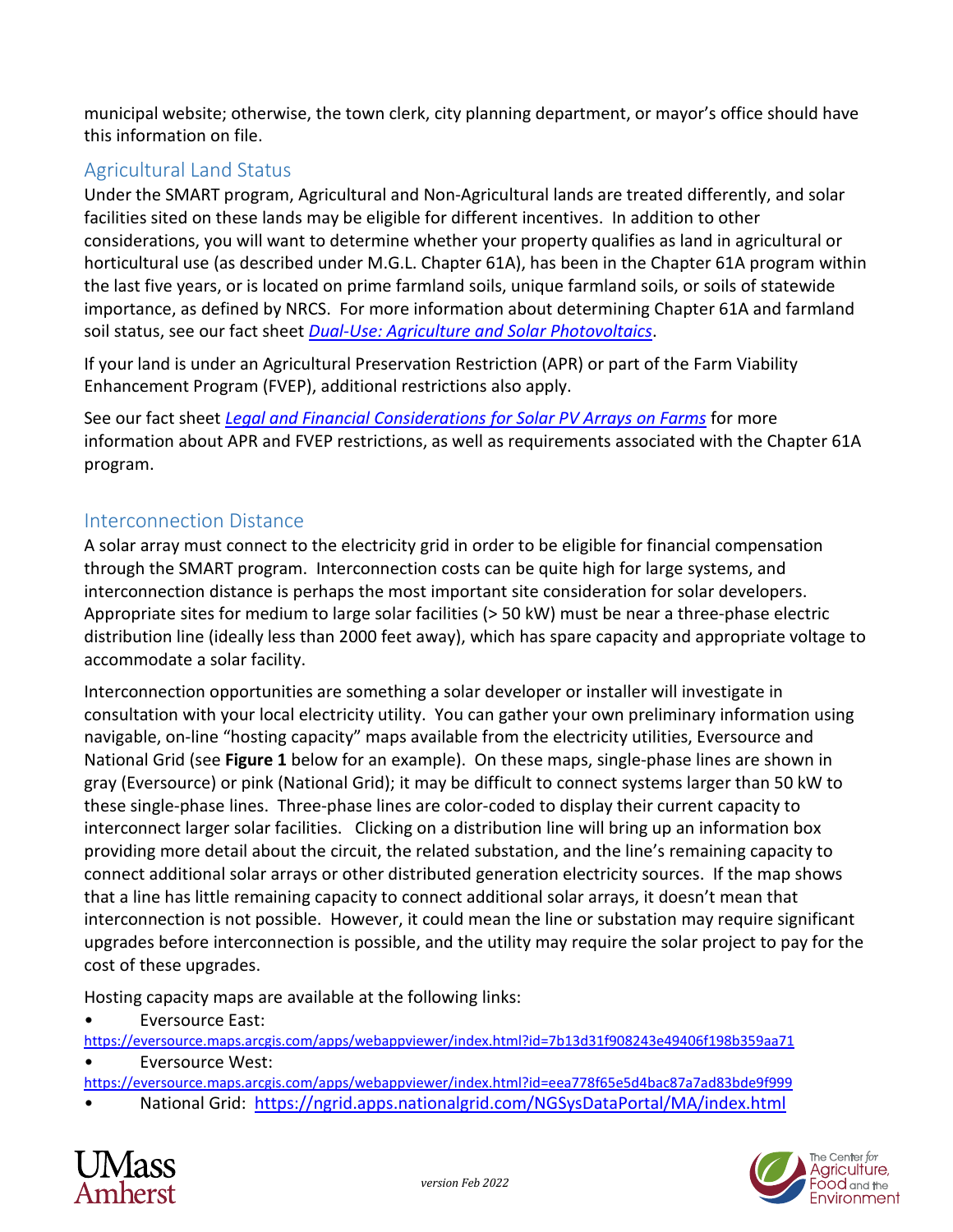

**Figure 1** Example hosting capacity map showing single-phase lines (gray) and three-phase lines with the capacity to host solar PV systems less than 1 MW (dark red), 2-3 MW (orange), or 3-5 MW (light green).

The Massachusetts Clean Energy Center and several Massachusetts utilities have also developed interconnection guidance.

- MassCEC Interconnection Guide: <http://files.masscec.com/uploads/attachments/InterconnectionGuideforDistributedGeneration.pdf>
- National Grid Interconnection Process: [https://www9.nationalgridus.com/masselectric/home/energyeff/4\\_interconnection-process.asp](https://www9.nationalgridus.com/masselectric/home/energyeff/4_interconnection-process.asp)
- Eversource Massachusetts Application to Connect: [https://www.eversource.com/content/wma/about/about-us/doing-business-with-us/builders](https://www.eversource.com/content/wma/about/about-us/doing-business-with-us/builders-contractors/interconnections/massachusetts-application-to-connect)[contractors/interconnections/massachusetts-application-to-connect](https://www.eversource.com/content/wma/about/about-us/doing-business-with-us/builders-contractors/interconnections/massachusetts-application-to-connect)

## Land Quality & Previous Land Use

Previous land use at the site will also play a major role in determining potential economic incentives for development. Siting projects on properties where there was previous development or disposal of hazardous materials may be more logistically, financially, and legally complicated, but often is associated with higher incentive rates (\$ per kWh) under the SMART program, and with lower impacts on agriculture and the environment.

Certain previously undeveloped properties or portions of properties may be ineligible for incentives for large, ground-mounted solar development if they are characterized as valuable wildlife habitat by the Massachusetts Natural Heritage and Endangered Species Program (NHESP). To determine whether portions of your property are characterized as BioMap2 Core Habitat, Critical Natural Landscape, or Priority Habitat by NHESP, see DOER's *Solar Installation Site Evaluation map* [\(https://mass](https://mass-eoeea.maps.arcgis.com/apps/webappviewer/index.html?id=757833bf8c784d6c868379a8f929fdfb)[eoeea.maps.arcgis.com/apps/webappviewer/index.html?id=757833bf8c784d6c868379a8f929fdfb\)](https://mass-eoeea.maps.arcgis.com/apps/webappviewer/index.html?id=757833bf8c784d6c868379a8f929fdfb).

## Productive Farmland

Installation of a large, traditional, ground-mounted solar array will in many cases eliminate your ability to farm the land, with the possible exception of sheep grazing. Under dual-use arrays, agricultural



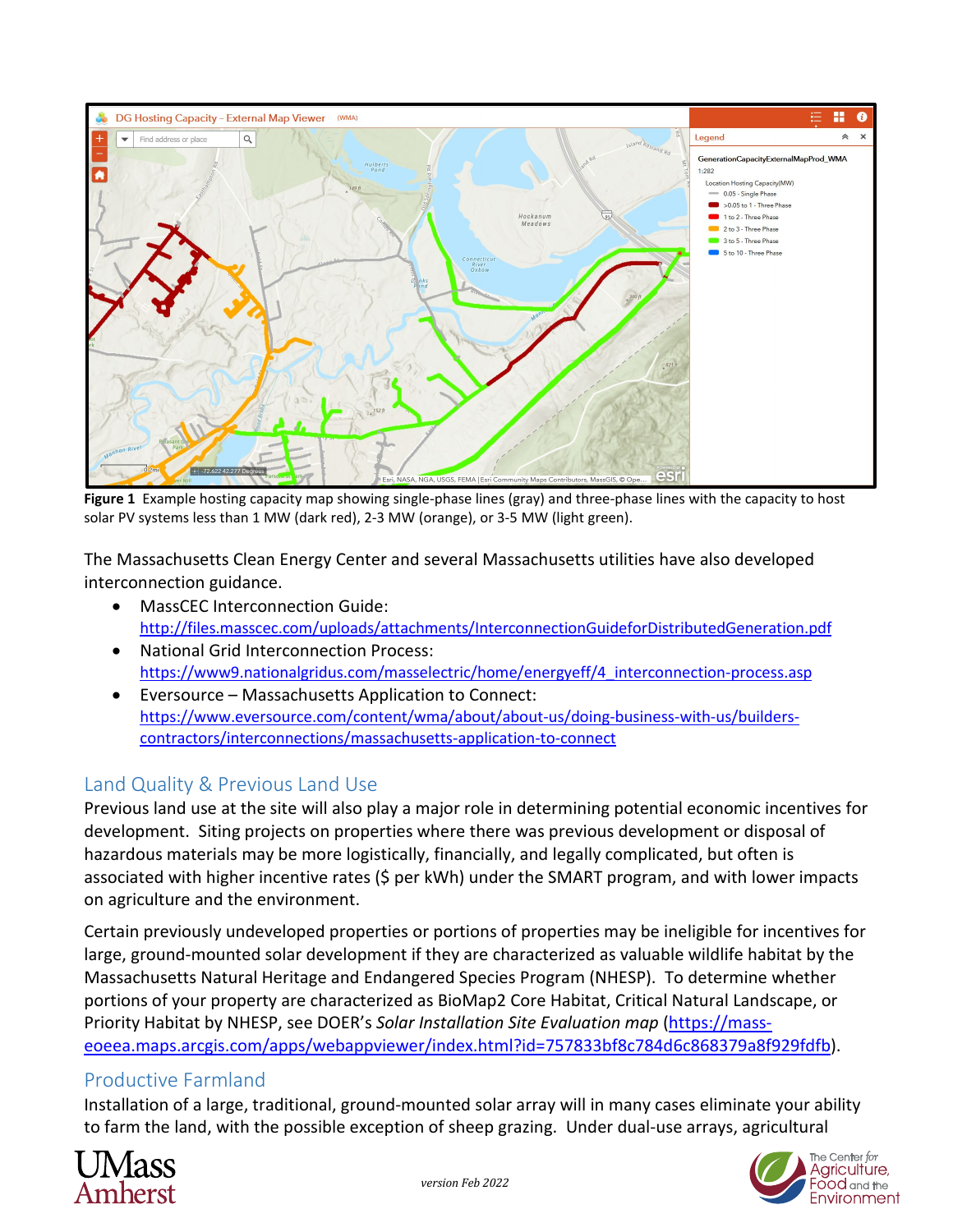production will continue, but shading from solar panels is expected to decrease crop yields to a greater or lesser extent. It is likely not in your best interest to locate panels on your most productive farmland. Certain types of agricultural use, like pasture or hay production, may be less affected by solar panels.

#### Accessibility

Is the property easily accessible from the road? Heavy equipment will need to enter the site to install the solar array racking system, panels, and transformers. Once the array is active, it becomes a regulated electric generation facility that must meet and maintain safety standards. The local fire marshal will need to approve a fire safety plan that enables appropriate vehicles and equipment access to the site in case of fire. The solar array may also require fencing for security reasons. If this is required at your site, it is important to consider whether having a locking gate will pose logistical problems for accessibility to the array site or other parts of the property. This is particularly true for properties where other activities, such as agricultural production, are on-going on a daily basis.

#### Slope

If you are considering putting solar on a sloping site or otherwise uneven ground, there may be additional issues and costs associated with array design and installation. Arrays are typically not installed on slopes greater than 20%, and some municipalities have restrictions on the maximum slope on which a solar facility can be installed. In the case of farms, most agricultural land is relatively flat, which is an asset for solar array installation.

## Wetlands Regulations

Solar arrays are subject to Massachusetts Wetland Protection Act (WPA) regulations. Solar arrays placed in protected wetland resource areas will generally not qualify for financial compensation under the SMART program, although placement in wetland buffer zones may be allowable under some circumstances. Your town Conservation Commission can help you determine if any protected wetlands are present on your property, and if necessary, what modifications would need to be made in design or installation to allow solar development on your property.

The Massachusetts Department of Environmental Protection (MassDEP) has produced a guide to wetlands policy with regard to solar arrays. [https://www.mass.gov/guides/massdep-wetlands](https://www.mass.gov/guides/massdep-wetlands-program-policy-17-1-photovoltaic-system-solar-array-review)[program-policy-17-1-photovoltaic-system-solar-array-review](https://www.mass.gov/guides/massdep-wetlands-program-policy-17-1-photovoltaic-system-solar-array-review)

**Farm - Specific Considerations:** Be aware that a number of agricultural activities are exempt from requirements of the Massachusetts Wetlands Protection Act (WPA), so you might not be aware if wetland habitats or buffer zones are present on your property. This exemption does not apply to solar arrays.

MassDEP has also released guidance regarding the development of solar PV arrays on existing cranberry bogs. See: [https://ag.umass.edu/sites/ag.umass.edu/files/pdf-doc](https://ag.umass.edu/sites/ag.umass.edu/files/pdf-doc-ppt/guidance_on_agriculture_and_solar_energy_under_the_wpa_and_smart_programs_10_5_18.pdf)ppt/guidance on agriculture and solar energy under the wpa and smart programs 10 5 18.pdf

## Proximity to Airports

Solar arrays are a potential hazard for airports and air traffic controllers due to glare. If your land is more than 5 nautical miles from an airport, there is no cause for concern. If your land is closer to an